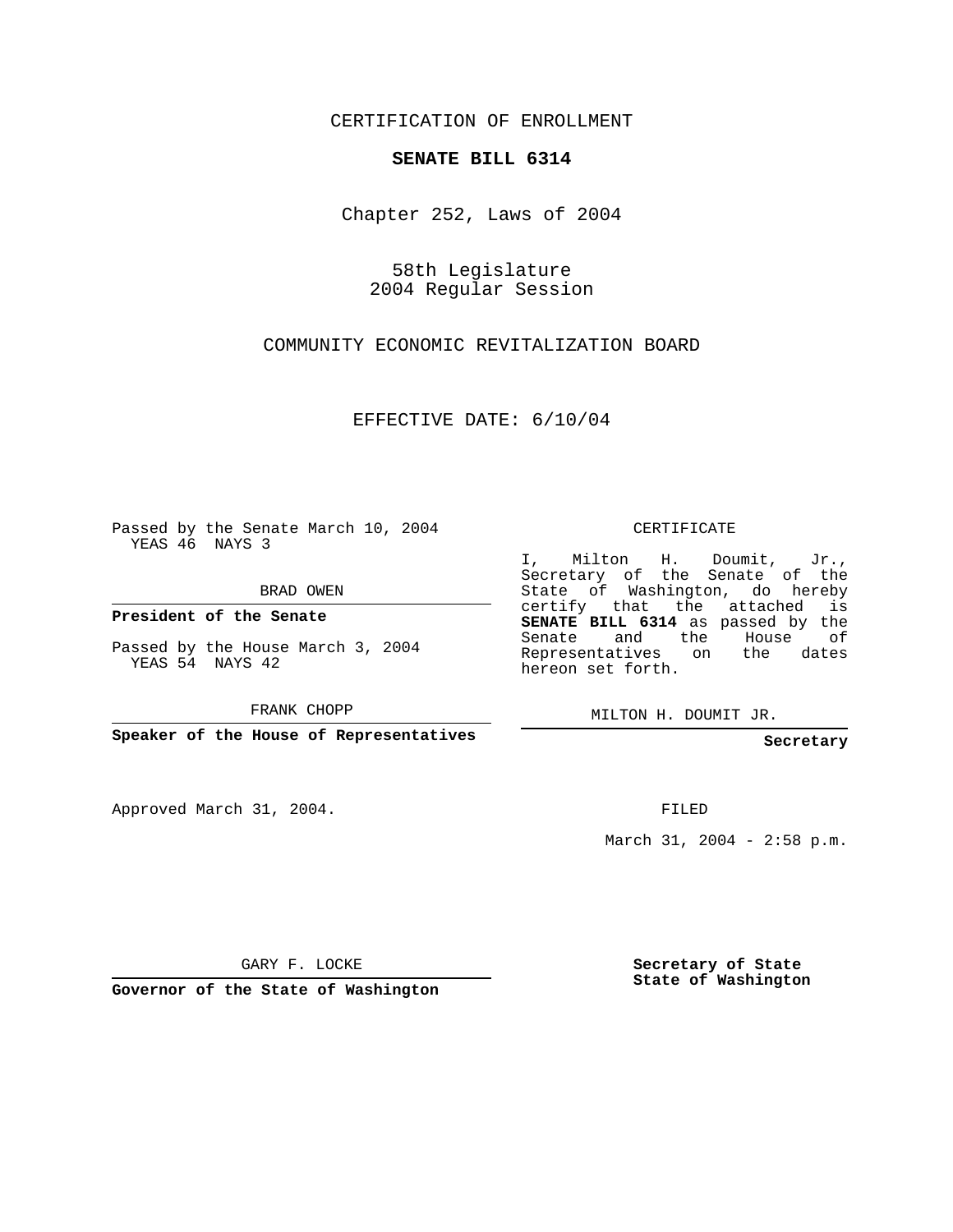## **SENATE BILL 6314** \_\_\_\_\_\_\_\_\_\_\_\_\_\_\_\_\_\_\_\_\_\_\_\_\_\_\_\_\_\_\_\_\_\_\_\_\_\_\_\_\_\_\_\_\_

\_\_\_\_\_\_\_\_\_\_\_\_\_\_\_\_\_\_\_\_\_\_\_\_\_\_\_\_\_\_\_\_\_\_\_\_\_\_\_\_\_\_\_\_\_

## AS AMENDED BY THE HOUSE

Passed Legislature - 2004 Regular Session

## **State of Washington 58th Legislature 2004 Regular Session**

**By** Senators T. Sheldon, Hale, Kohl-Welles, Swecker, Eide, Thibaudeau, Finkbeiner, Brown, B. Sheldon, Shin, Franklin, Regala, Keiser, Doumit, Prentice, McAuliffe, Fraser, Kline, Winsley, Mulliken and Rasmussen

Read first time 01/16/2004. Referred to Committee on Economic Development.

 1 AN ACT Relating to the community economic revitalization board; 2 amending RCW 43.160.020, 43.160.030, and 43.160.200; and reenacting and 3 amending RCW 43.160.060.

4 BE IT ENACTED BY THE LEGISLATURE OF THE STATE OF WASHINGTON:

 5 **Sec. 1.** RCW 43.160.020 and 1999 c 164 s 102 are each amended to 6 read as follows:

 7 Unless the context clearly requires otherwise, the definitions in 8 this section apply throughout this chapter.

9 (1) "Board" means the community economic revitalization board.

10 (2) "Bond" means any bond, note, debenture, interim certificate, or 11 other evidence of financial indebtedness issued by the board pursuant 12 to this chapter.

13 (3) "Department" means the department of community, trade, and 14 economic development.

 (4) "Financial institution" means any bank, savings and loan association, credit union, development credit corporation, insurance company, investment company, trust company, savings institution, or other financial institution approved by the board and maintaining an office in the state.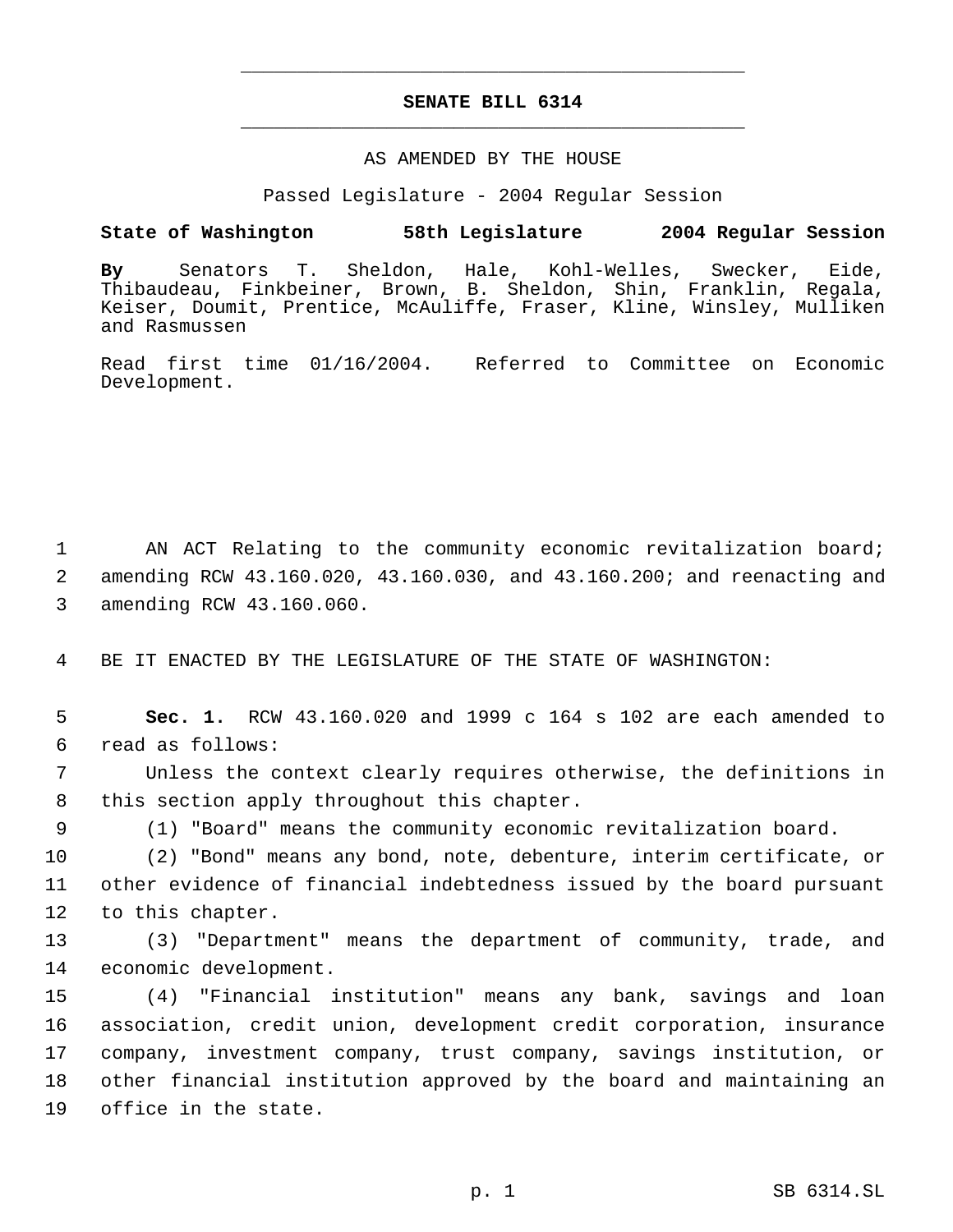(5) "Industrial development facilities" means "industrial development facilities" as defined in RCW 39.84.020.

 (6) "Industrial development revenue bonds" means tax-exempt revenue bonds used to fund industrial development facilities.

 (7) "Local government" or "political subdivision" means any port district, county, city, town, special purpose district, and any other municipal corporations or quasi-municipal corporations in the state providing for public facilities under this chapter.

 (8) "Sponsor" means any of the following entities which customarily provide service or otherwise aid in industrial or other financing and are approved as a sponsor by the board: A bank, trust company, savings bank, investment bank, national banking association, savings and loan association, building and loan association, credit union, insurance company, or any other financial institution, governmental agency, or holding company of any entity specified in this subsection.

 (9) "Umbrella bonds" means industrial development revenue bonds from which the proceeds are loaned, transferred, or otherwise made available to two or more users under this chapter.

 (10) "User" means one or more persons acting as lessee, purchaser, mortgagor, or borrower under a financing document and receiving or applying to receive revenues from bonds issued under this chapter.

22 (11) "Public facilities" means a project of a local government or 23 a federally recognized Indian tribe for the planning, acquisition, construction, repair, reconstruction, replacement, rehabilitation, or improvement of bridges, roads, domestic and industrial water, earth stabilization, sanitary sewer, storm sewer, railroad, electricity, telecommunications, transportation, natural gas, buildings or structures, and port facilities, all for the purpose of job creation, job retention, or job expansion.

 (12) "Rural county" means a county with a population density of fewer than one hundred persons per square mile as determined by the office of financial management.

(13) "Rural natural resources impact area" means:

 (a) A nonmetropolitan county, as defined by the 1990 decennial census, that meets three of the five criteria set forth in subsection (14) of this section;

(b) A nonmetropolitan county with a population of less than forty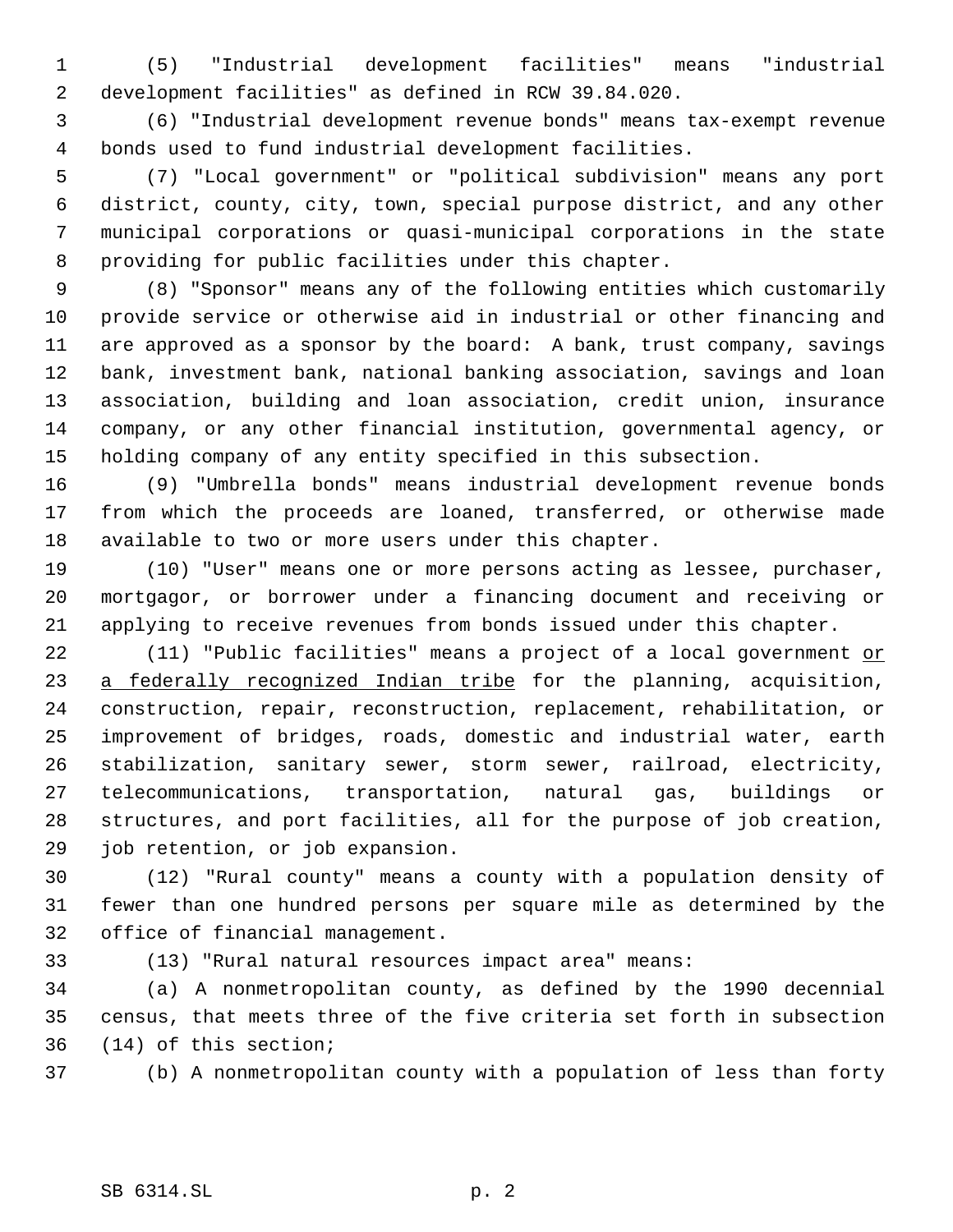thousand in the 1990 decennial census, that meets two of the five criteria as set forth in subsection (14) of this section; or

 (c) A nonurbanized area, as defined by the 1990 decennial census, that is located in a metropolitan county that meets three of the five criteria set forth in subsection (14) of this section.

 (14) For the purposes of designating rural natural resources impact areas, the following criteria shall be considered:

 (a) A lumber and wood products employment location quotient at or 9 above the state average;

 (b) A commercial salmon fishing employment location quotient at or above the state average;

 (c) Projected or actual direct lumber and wood products job losses 13 of one hundred positions or more;

 (d) Projected or actual direct commercial salmon fishing job losses of one hundred positions or more; and

 (e) An unemployment rate twenty percent or more above the state average. The counties that meet these criteria shall be determined by the employment security department for the most recent year for which data is available. For the purposes of administration of programs under this chapter, the United States post office five-digit zip code delivery areas will be used to determine residence status for eligibility purposes. For the purpose of this definition, a zip code delivery area of which any part is ten miles or more from an urbanized area is considered nonurbanized. A zip code totally surrounded by zip codes qualifying as nonurbanized under this definition is also considered nonurbanized. The office of financial management shall make available a zip code listing of the areas to all agencies and organizations providing services under this chapter.

 **Sec. 2.** RCW 43.160.030 and 2003 c 151 s 1 are each amended to read as follows:

 (1) The community economic revitalization board is hereby created to exercise the powers granted under this chapter.

 (2) The board shall consist of one member from each of the two major caucuses of the house of representatives to be appointed by the speaker of the house and one member from each of the two major caucuses of the senate to be appointed by the president of the senate. The board shall also consist of the following members appointed by the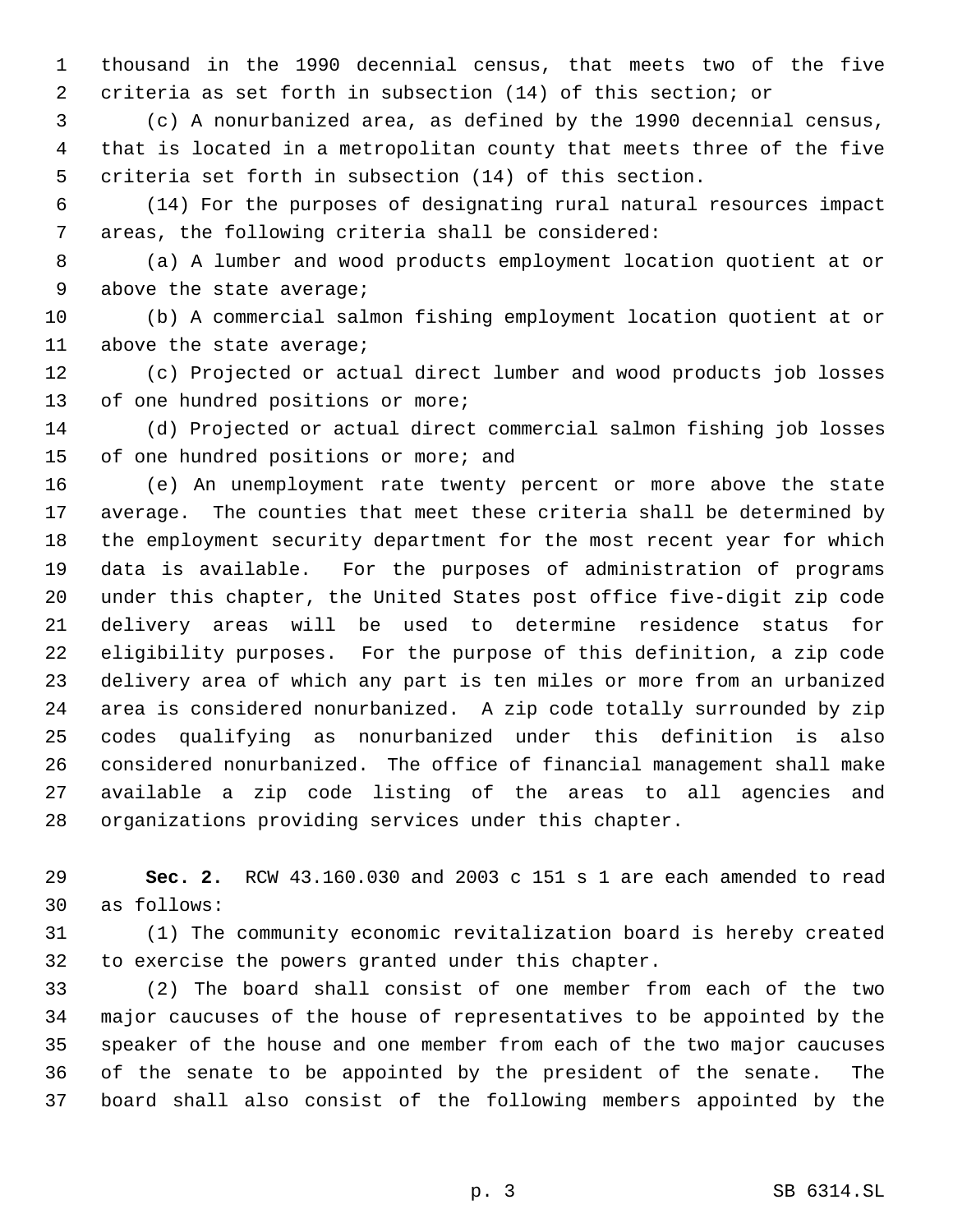governor: A recognized private or public sector economist; one port 2 district official; one county official; one city official; one 3 representative of a federally recognized Indian tribe; one representative of the public; one representative of small businesses each from: (a) The area west of Puget Sound, (b) the area east of Puget Sound and west of the Cascade range, (c) the area east of the Cascade range and west of the Columbia river, and (d) the area east of the Columbia river; one executive from large businesses each from the area west of the Cascades and the area east of the Cascades. The appointive members shall initially be appointed to terms as follows: Three members for one-year terms, three members for two-year terms, and three members for three-year terms which shall include the chair. Thereafter each succeeding term shall be for three years. The chair of the board shall be selected by the governor. The members of the board shall elect one of their members to serve as vice-chair. The director of community, trade, and economic development, the director of revenue, the commissioner of employment security, and the secretary of transportation shall serve as nonvoting advisory members of the board.

 (3) Management services, including fiscal and contract services, shall be provided by the department to assist the board in implementing this chapter and the allocation of private activity bonds.

 (4) Members of the board shall be reimbursed for travel expenses as provided in RCW 43.03.050 and 43.03.060.

 (5) If a vacancy occurs by death, resignation, or otherwise of appointive members of the board, the governor shall fill the same for the unexpired term. Members of the board may be removed for malfeasance or misfeasance in office, upon specific written charges by the governor, under chapter 34.05 RCW.

 (6) A member appointed by the governor may not be absent from more than fifty percent of the regularly scheduled meetings in any one calendar year. Any member who exceeds this absence limitation is deemed to have withdrawn from the office and may be replaced by the governor.

 **Sec. 3.** RCW 43.160.060 and 2002 c 242 s 4 and 2002 c 239 s 1 are each reenacted and amended to read as follows:

 The board is authorized to make direct loans to political subdivisions of the state and to federally recognized Indian tribes for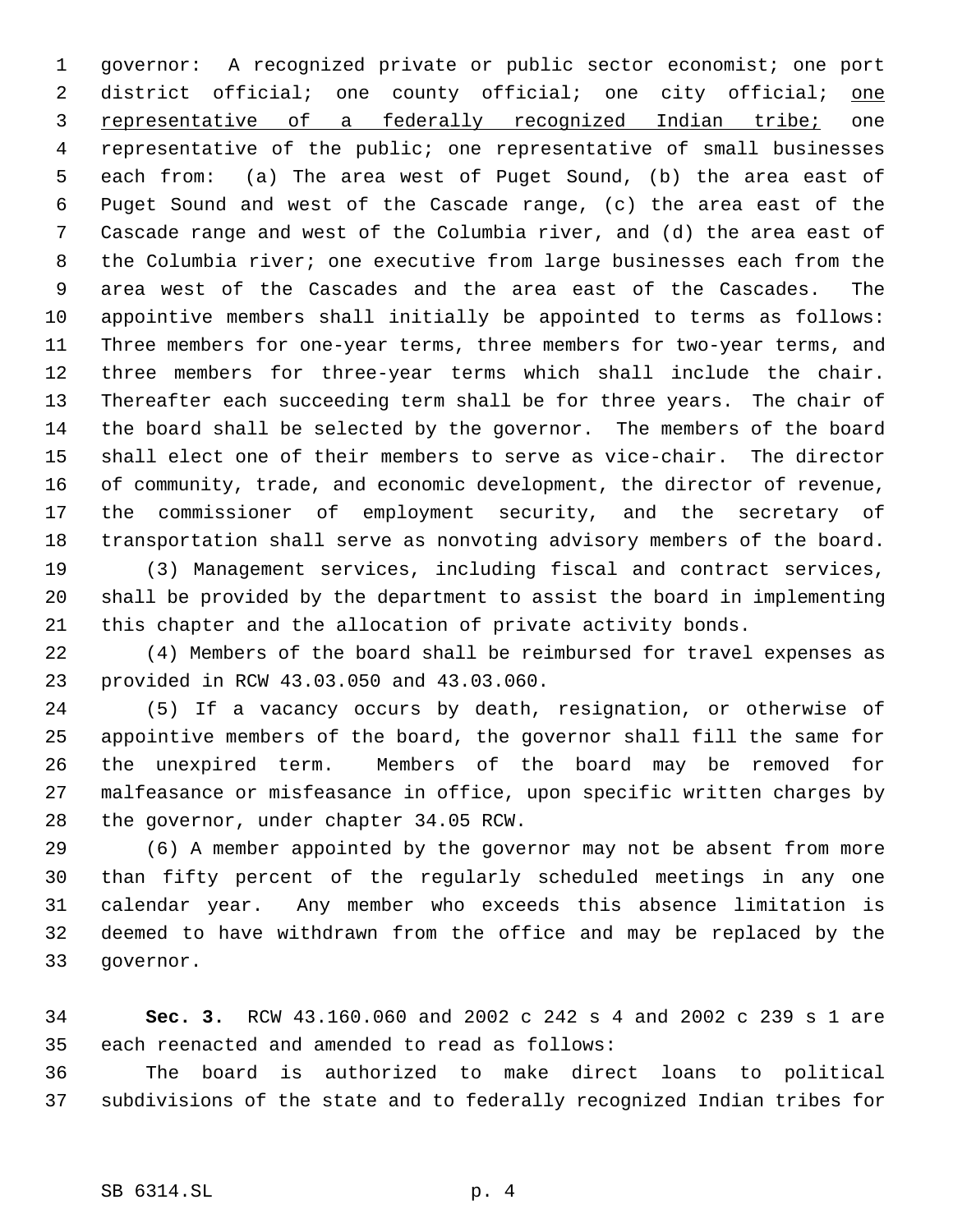the purposes of assisting the political subdivisions and federally recognized Indian tribes in financing the cost of public facilities, including development of land and improvements for public facilities, project-specific environmental, capital facilities, land use, permitting, feasibility, and marketing studies and plans; project design, site planning, and analysis; project debt and revenue impact analysis; as well as the construction, rehabilitation, alteration, expansion, or improvement of the facilities. A grant may also be authorized for purposes designated in this chapter, but only when, and to the extent that, a loan is not reasonably possible, given the limited resources of the political subdivision or the federally recognized Indian tribe and the finding by the board that financial circumstances require grant assistance to enable the project to move forward. However, at least ten percent of all financial assistance provided by the board in any biennium shall consist of grants to 16 political subdivisions and federally recognized Indian tribes.

 Application for funds shall be made in the form and manner as the board may prescribe. In making grants or loans the board shall conform to the following requirements:

(1) The board shall not provide financial assistance:

 (a) For a project the primary purpose of which is to facilitate or promote a retail shopping development or expansion.

 (b) For any project that evidence exists would result in a development or expansion that would displace existing jobs in any other community in the state.

 (c) For the acquisition of real property, including buildings and other fixtures which are a part of real property.

 (d) For a project the primary purpose of which is to facilitate or promote gambling.

(2) The board shall only provide financial assistance:

 (a) For those projects which would result in specific private developments or expansions (i) in manufacturing, production, food processing, assembly, warehousing, advanced technology, research and development, and industrial distribution; (ii) for processing recyclable materials or for facilities that support recycling, including processes not currently provided in the state, including but not limited to, de-inking facilities, mixed waste paper, plastics, yard waste, and problem-waste processing; (iii) for manufacturing facilities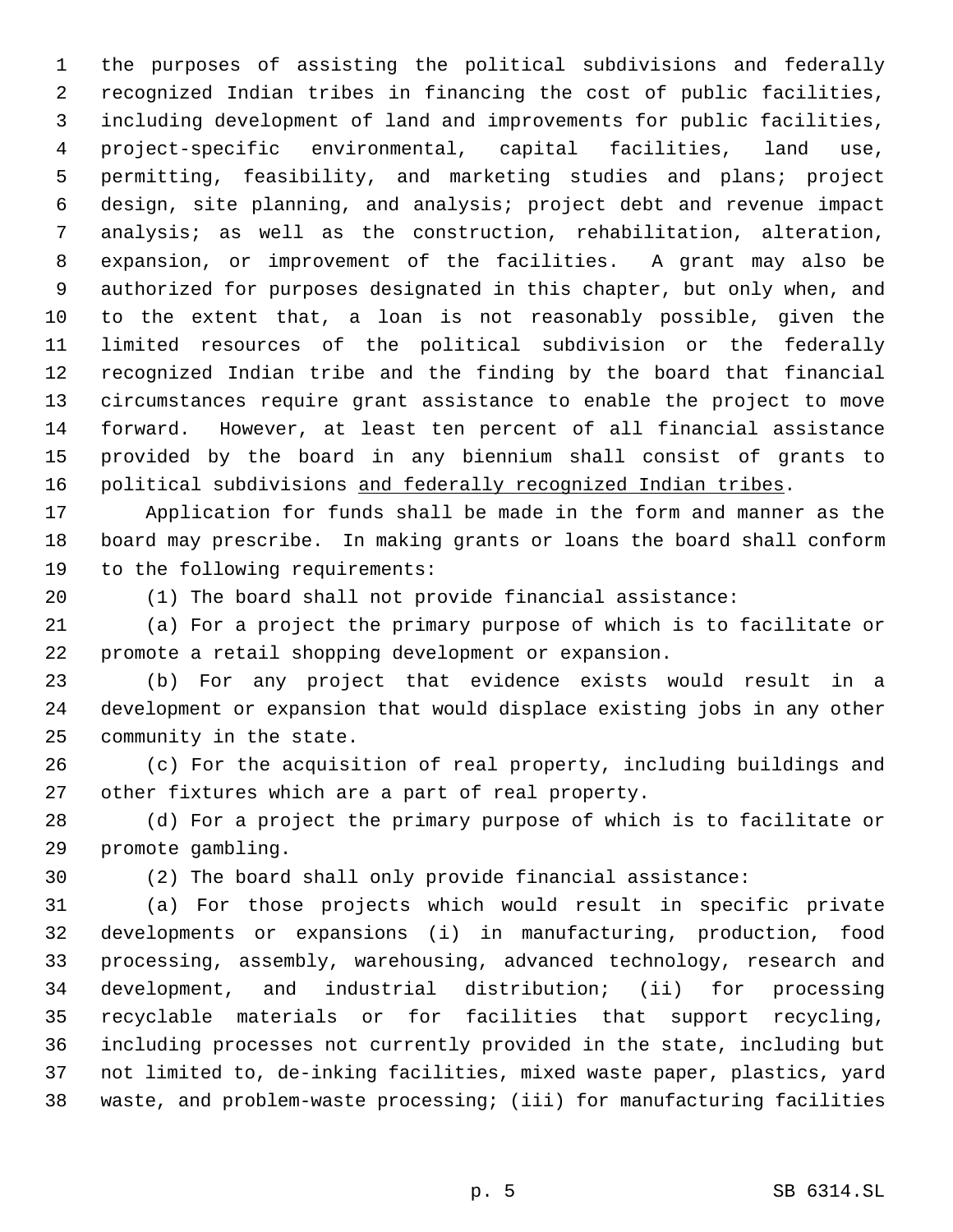that rely significantly on recyclable materials, including but not limited to waste tires and mixed waste paper; (iv) which support the relocation of businesses from nondistressed urban areas to rural counties or rural natural resources impact areas; or (v) which substantially support the trading of goods or services outside of the state's borders.

 (b) For projects which it finds will improve the opportunities for the successful maintenance, establishment, or expansion of industrial or commercial plants or will otherwise assist in the creation or retention of long-term economic opportunities.

 (c) When the application includes convincing evidence that a specific private development or expansion is ready to occur and will occur only if the public facility improvement is made.

 (3) The board shall prioritize each proposed project according to: (a) The relative benefits provided to the community by the jobs the project would create, not just the total number of jobs it would create after the project is completed and according to the unemployment rate in the area in which the jobs would be located; and

 (b) The rate of return of the state's investment, that includes the expected increase in state and local tax revenues associated with the project.

 (4) A responsible official of the political subdivision or the federally recognized Indian tribe shall be present during board deliberations and provide information that the board requests.

 Before any financial assistance application is approved, the political subdivision or the federally recognized Indian tribe seeking the assistance must demonstrate to the community economic revitalization board that no other timely source of funding is available to it at costs reasonably similar to financing available from the community economic revitalization board.

 **Sec. 4.** RCW 43.160.200 and 1999 c 164 s 107 are each amended to read as follows:

 (1) The economic development account is created within the public facilities construction loan revolving fund under RCW 43.160.080. Moneys in the account may be spent only after appropriation. Expenditures from the account may be used only for the purposes of RCW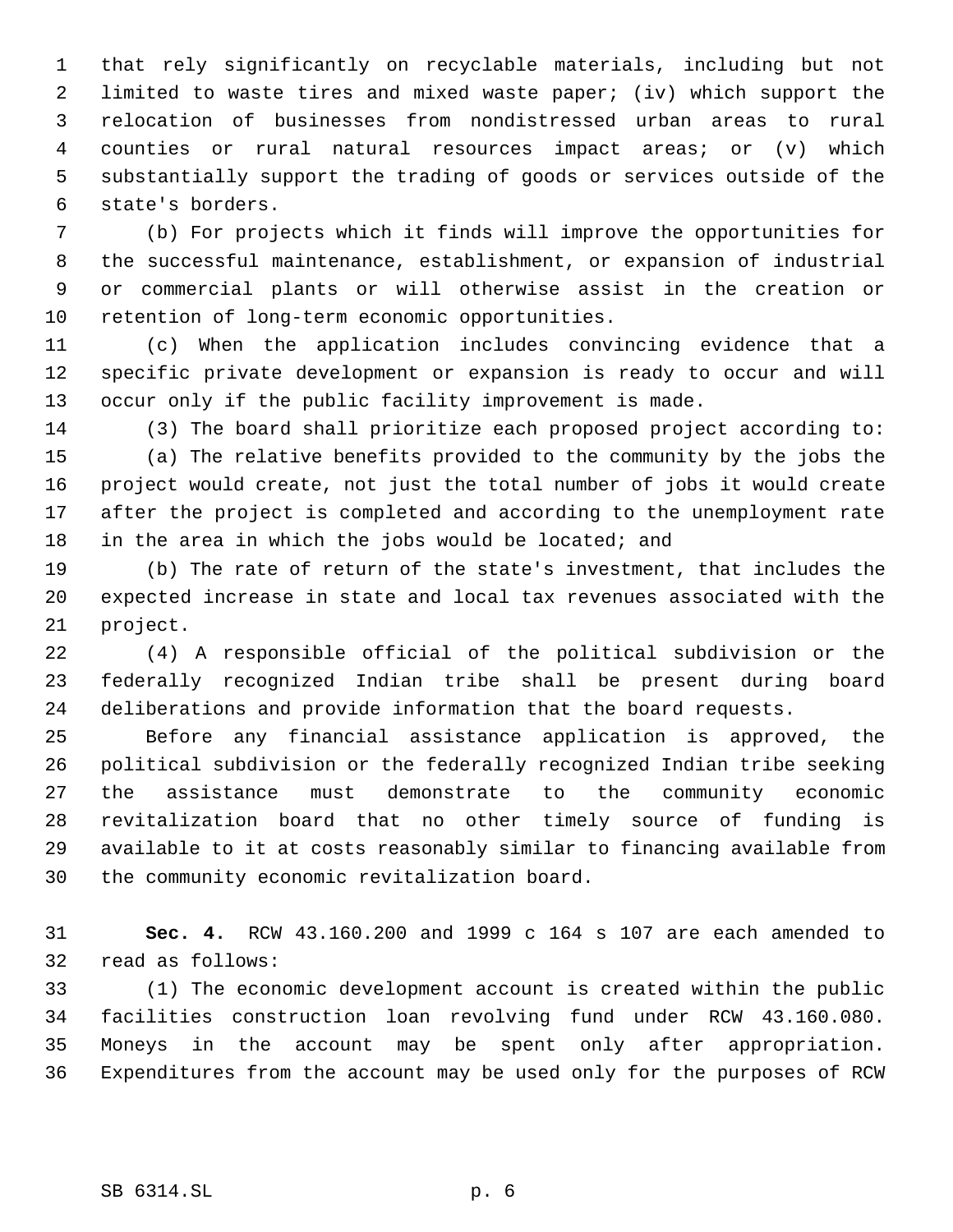43.160.010(5) and this section. The account is subject to allotment procedures under chapter 43.88 RCW.

 (2) Applications under this section for assistance from the economic development account are subject to all of the applicable criteria set forth under this chapter, as well as procedures and criteria established by the board, except as otherwise provided.

 (3) Eligible applicants under this section are limited to political 8 subdivisions of the state and federally recognized Indian tribes in rural natural resources impact areas and rural counties.

 (4) Applicants must demonstrate that their request is part of an economic development plan consistent with applicable state planning requirements. Applicants must demonstrate that tourism projects have 13 been approved by the local government or federally recognized Indian tribe. Industrial projects must be approved by the local government 15 and the associate development organization, or by the federally 16 recognized Indian tribe.

 (5) Publicly owned projects may be financed under this section upon proof by the applicant that the public project is a necessary component of, or constitutes in whole, a tourism project.

 (6) Applications must demonstrate local match and participation. Such match may include: Land donation, other public or private funds or both, or other means of local commitment to the project.

 (7) Board financing for project-specific environmental, capital 24 facilities, land use, permitting, feasibility( $(\{+, \})_{\perp}$  and marketing studies and plans; project engineering, design, and site planning and analysis; and project debt and revenue impact analysis shall not exceed fifty thousand dollars per study. Board funds for these purposes may be provided as a grant and require a match.

 (8) Board financing for tourism projects shall not exceed two hundred fifty thousand dollars. Other public facility construction projects under this section shall not exceed one million dollars. Loans with flexible terms and conditions to meet the needs of the applicants shall be provided. Grants may also be authorized, but only when, and to the extent that, a loan is not reasonably possible, given 35 the limited resources of the political subdivision or the federally recognized Indian tribe.

 (9) The board shall develop guidelines for allowable local match and planning and predevelopment activities.